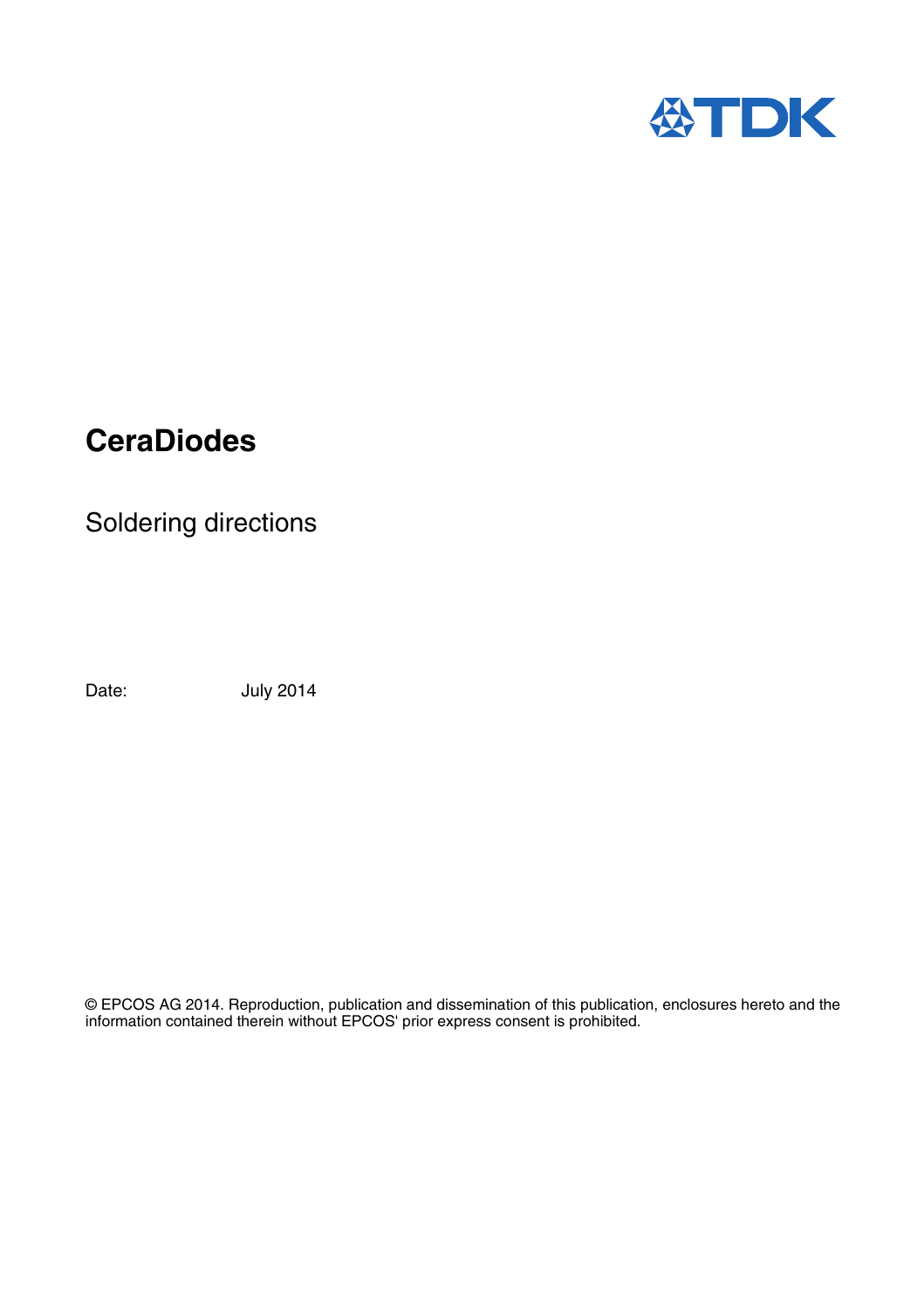

## **1 Recommended soldering temperature profiles**

## **1.1 Reflow soldering temperature profile**

**Recommended temperature characteristic for reflow soldering following JEDEC J-STD-020D**



| <b>Profile feature</b>                  |                                                              | Sn-Pb eutectic assembly      | Pb-free assembly             |
|-----------------------------------------|--------------------------------------------------------------|------------------------------|------------------------------|
| Preheat and soak                        |                                                              |                              |                              |
| - Temperature min                       | ${\mathsf T}_{\textsf{smin}}$                                | 100 °C                       | 150 $\degree$ C              |
| - Temperature max                       | $T_{\text{smax}}$                                            | 150 $\degree$ C              | 200 $°C$                     |
| - Time                                  | $\mathsf{t}_{\mathsf{smin}}$ to $\mathsf{t}_{\mathsf{smax}}$ | 60  120 s                    | 60180s                       |
| Average ramp-up rate                    | ${\sf T}_{\sf smax}$ to ${\sf T}_{\sf n}$ .                  | $3°C/s$ max.                 | $3 °C/s$ max.                |
| Liquidous temperature                   | Tı.                                                          | 183 $°C$                     | 217 $\degree$ C              |
| Time at liquidous                       | τ,                                                           | 60  150 s                    | 60150s                       |
| Peak package body temperature           | $T_p^{(1)}$                                                  | 220 °C  235 °C <sup>2)</sup> | 245 °C  260 °C <sup>2)</sup> |
| Time $(t_P)^3$ within 5 °C of specified |                                                              | $20 s^{3}$                   | $30 s^{3}$                   |
| classification temperature $(T_c)$      |                                                              |                              |                              |
| Average ramp-down rate                  | $\overline{T}_{\text{p}}$ to $T_{\text{smax}}$               | $6°C/s$ max.                 | $6 °C/s$ max.                |
| Time 25 $\degree$ C to peak temperature |                                                              | maximum 6 min                | maximum 8 min                |

1) Tolerance for peak profile temperature  $(T_P)$  is defined as a supplier minimum and a user maximum.

2) Depending on package thickness. For details please refer to JEDEC J-STD-020D.

3) Tolerance for time at peak profile temperature  $(t_P)$  is defined as a supplier minimum and a user maximum.

**Note:** All temperatures refer to topside of the package, measured on the package body surface. Number of reflow cycles: 3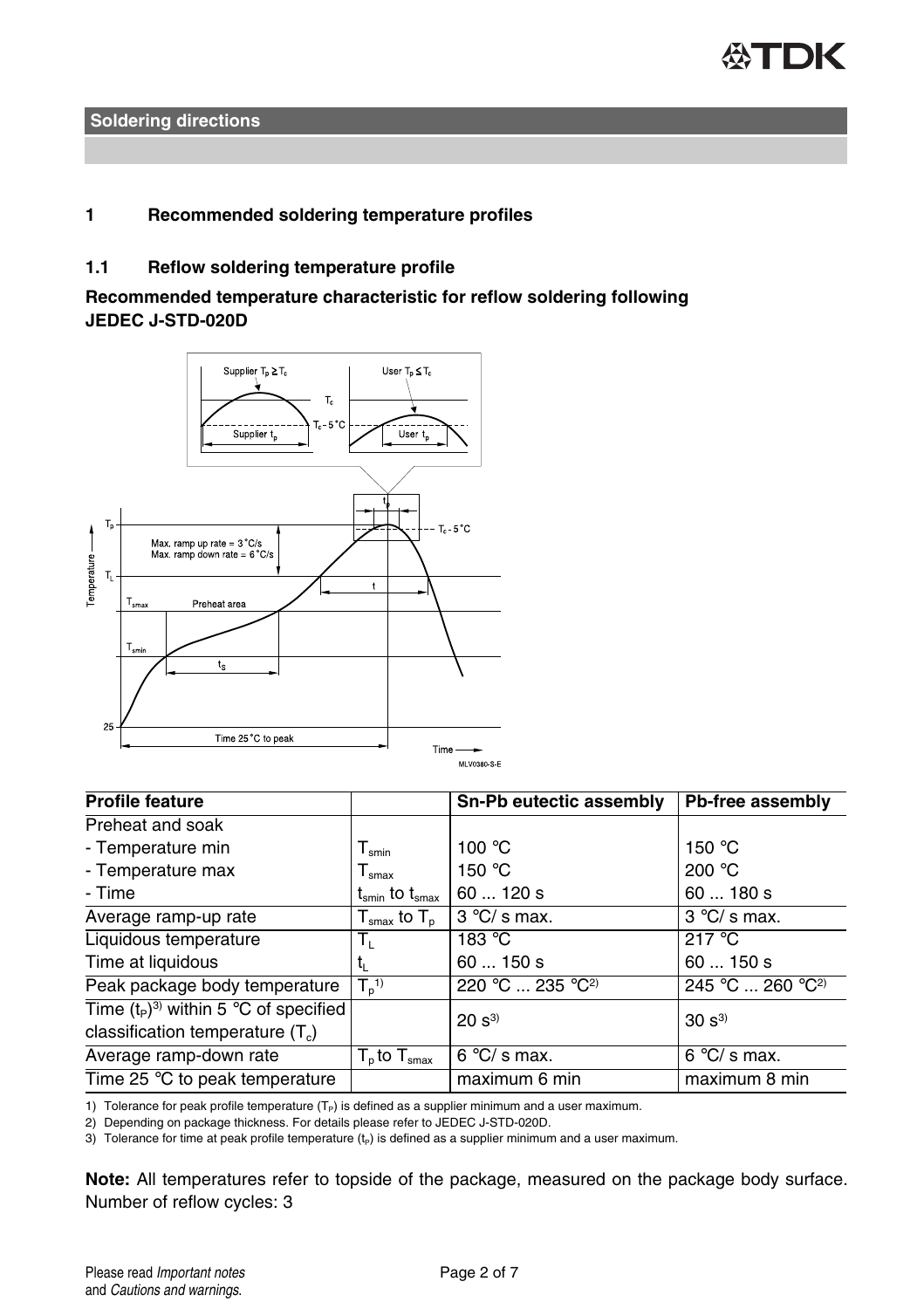

## **2 Soldering guidelines**

The use of mild, non-activated fluxes for soldering is recommended, as well as proper cleaning of the PCB.

The components are suitable for reflow soldering to JEDEC J-STD-020D.

## **3 Solder joint profiles / solder quantity**

#### **3.1 Cement quantity**

The component is fixed onto the circuit board with cement prior to soldering. It must still be able to move slightly. When the board is placed into the reflow oven, excessively rigid fixing can lead to high forces acting on the component and thus to a break. In addition, too much cement can lead to unsymmetrical stressing and thus to mechanical fracture of the component. The cement must also be so soft during mounting that no mechanical stressing occurs.

#### **3.2 Mounting the components on the board**

It is best to mount the components on the board before soldering so that one termination does not enter the oven first and the second termination is soldered subsequently. The ideal case is simultaneous wetting of both terminations.

## **3.3 Solder joint profiles**

If the meniscus height is too low, that means the solder quantity is too low, the solder joint may break, i.e. the component becomes detached from the joint. This problem is sometimes interpreted as leaching of the external terminations.

If the solder meniscus is too high, i.e. the solder quantity is too large, the vise effect may occur. As the solder cools down, the solder contracts in the direction of the component. If there is too much solder on the component, it has no leeway to evade the stress and may break, as in a vise.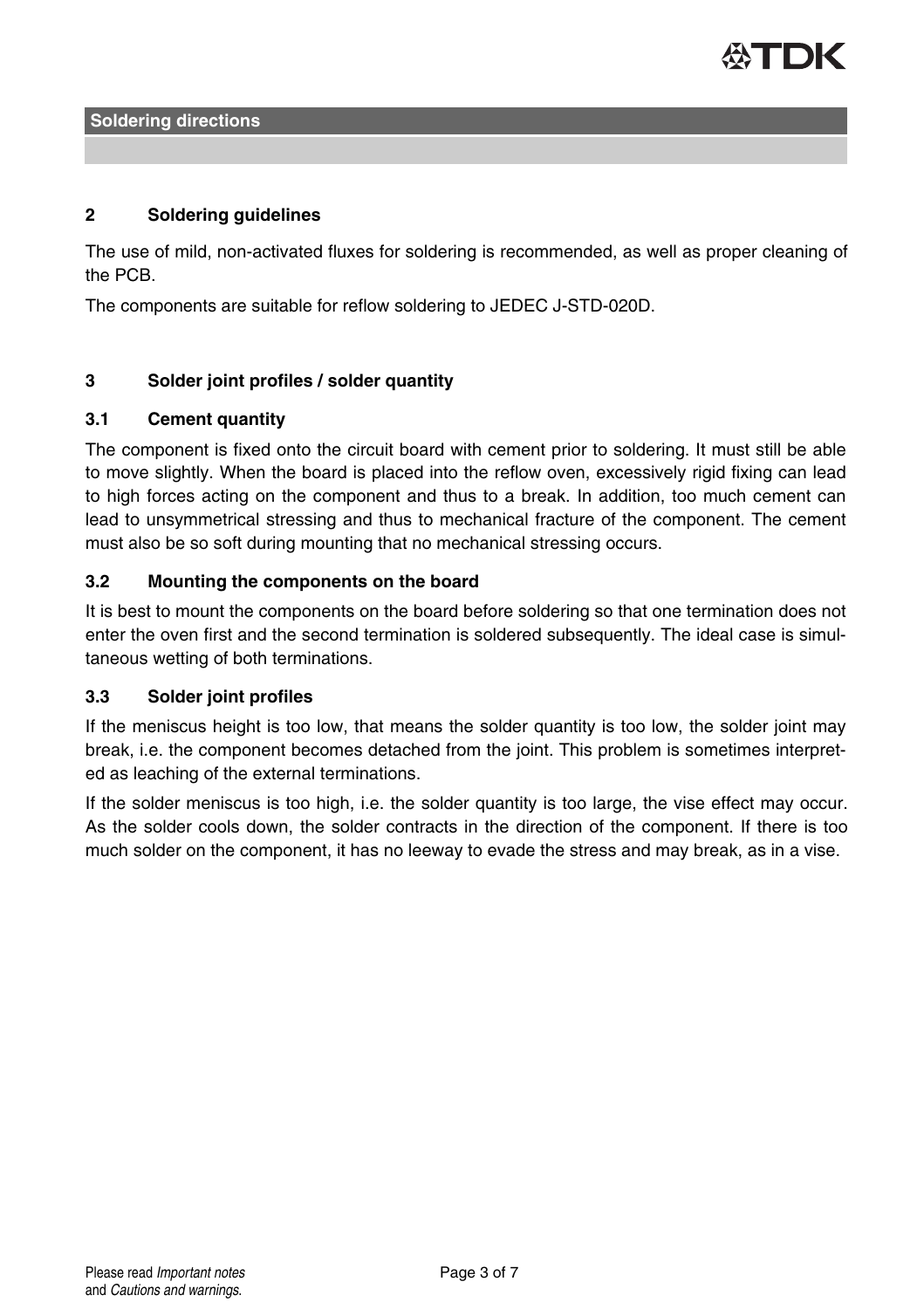



## **3.3.1 Solder joint profiles for nickel barrier termination**

Good and poor solder joints caused by amount of solder in infrared reflow soldering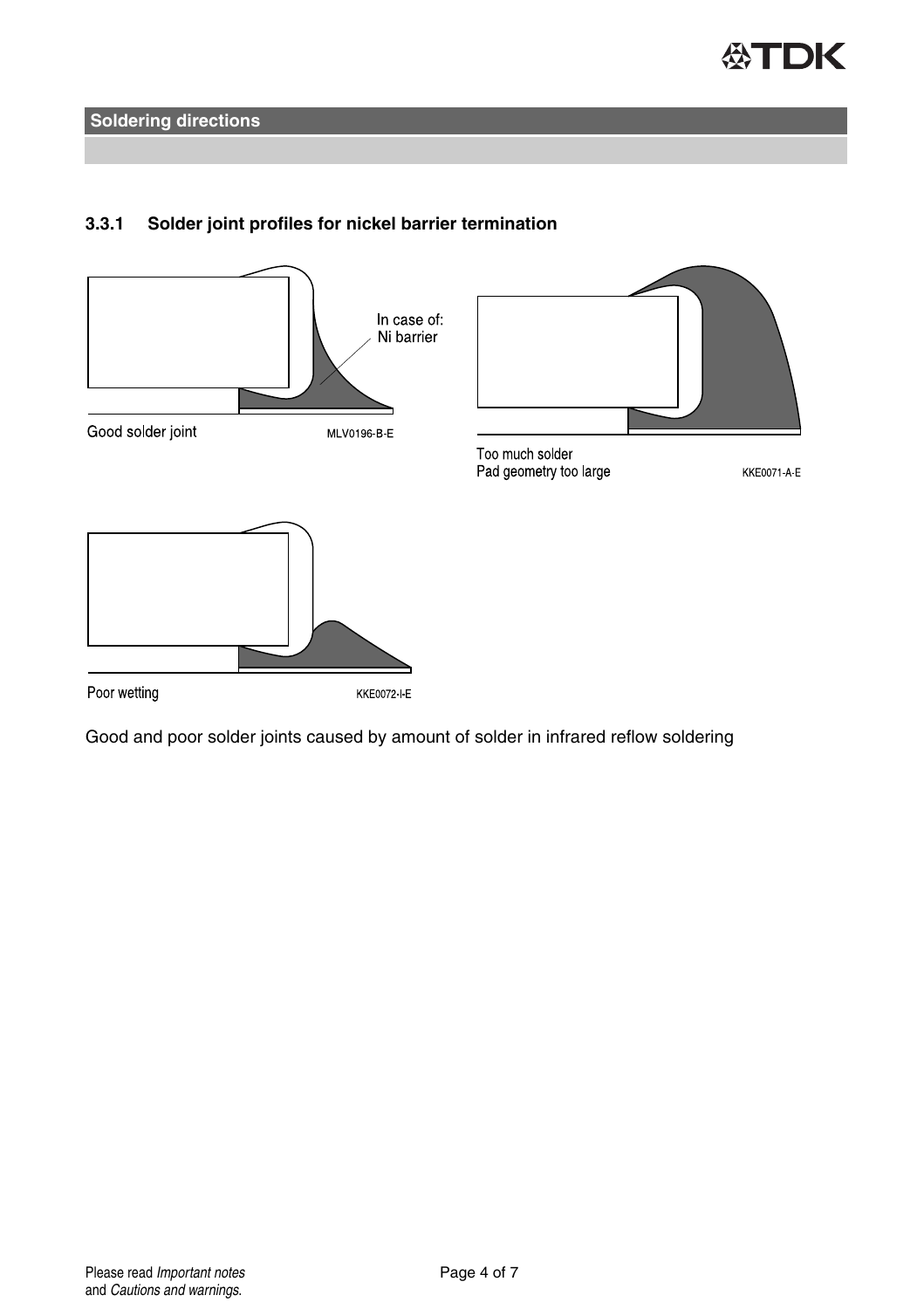

## **4 Solderability tests**

| Test                                                    | <b>Standard</b>          | Test conditions /<br>Sn-Pb soldering                                                                                                          | Test conditions /<br>Pb-free soldering                                                                                                        | Criteria / test results                                                   |
|---------------------------------------------------------|--------------------------|-----------------------------------------------------------------------------------------------------------------------------------------------|-----------------------------------------------------------------------------------------------------------------------------------------------|---------------------------------------------------------------------------|
| Wettability                                             | <b>IEC</b>               | Immersion in<br>60068-2-58 60/40 SnPb solder<br>using non-activated<br>flux at 215 $\pm$ 3 °C for<br>$3 + 0.3$ s                              | Immersion in<br>Sn96.5Ag3.0Cu0.5<br>solder using non- or<br>low activated flux<br>at 245 $\pm$ 5 °C<br>for $3 \pm 0.3$ s                      | Covering of 95%<br>of end termination,<br>checked by visual<br>inspection |
| Leaching<br>resistance                                  | <b>IEC</b>               | Immersion in<br>60068-2-58 60/40 SnPb<br>solder using<br>mildly activated flux<br>without preheating<br>at 255 $\pm$ 5 °C<br>for $10 \pm 1$ s | Immersion in<br>Sn96.5Ag3.0Cu0.5<br>solder using non- or<br>low activated flux<br>without preheating<br>at 255 $\pm$ 5 °C<br>for $10 \pm 1$ s | No leaching of<br>contacts                                                |
| Tests of<br>resistance to<br>soldering heat<br>for SMDs | <b>IEC</b><br>60068-2-58 | Immersion in<br>60/40 SnPb for 10 s<br>at 260 $°C$                                                                                            | Immersion in<br>Sn96.5Ag3.0Cu0.5<br>for 10 s at 260 $\degree$ C                                                                               | Capacitance change:<br>$-15\% \leq \Delta C \leq 15\%$                    |

## **Note:**

## **Leaching of the termination**

Effective area at the termination might be lost if the soldering temperature and/or immersion time are not kept within the recommended conditions. Leaching of the outer electrode should not exceed 25% of the chip end area (full length of the edge A-B-C-D) and 25% of the length A-B, shown below as mounted on the substrate.

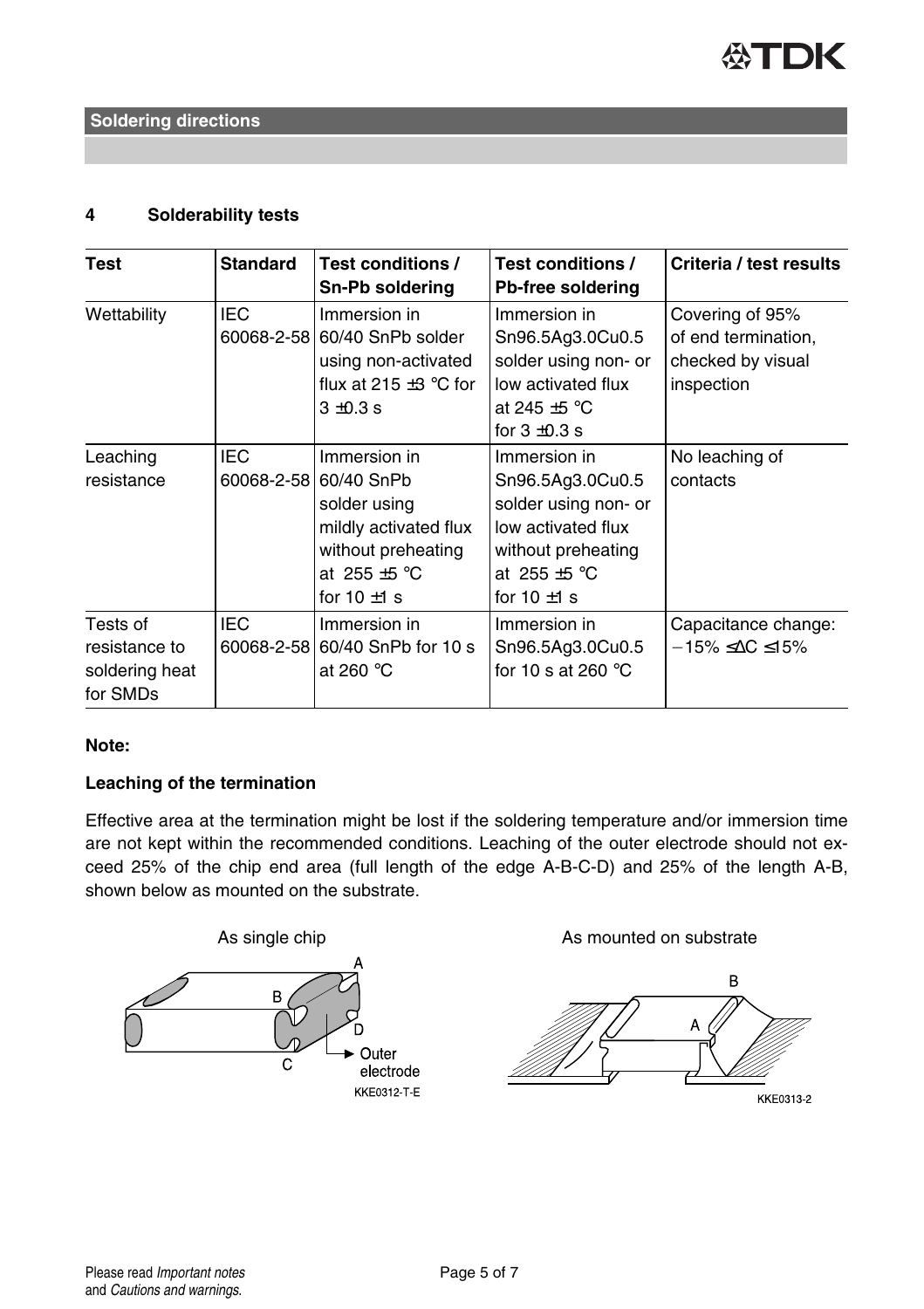

## **5 Notes for proper soldering**

## **5.1 Preheating and cooling**

- $\blacksquare$  The average ramp-up rate must not exceed 3 °C/s.
- $\blacksquare$  The cooling rate must not exceed 8 °C/s.

## **5.2 Repair / rework**

Manual soldering with a soldering iron must be avoided, hot-air methods are recommended for making repairs.

## **5.3 Cleaning**

All environmentally compatible agents are suitable for cleaning. Select the appropriate cleaning solution according to the type of flux used. The temperature difference between the components and cleaning liquid must not be greater than 100  $^{\circ}$ C. Ultrasonic cleaning should be carried out with the utmost caution. Too high ultrasonic power can impair the adhesive strength of the metallized surfaces. Insufficient or excessive cleaning can be detrimental to CeraDiode performance.

## **5.4 Solder paste printing (reflow soldering)**

An excessive application of solder paste results in too high a solder fillet, thus making the chip more susceptible to mechanical and thermal stress. This will lead to the formation of cracks. Too little solder paste reduces the adhesive strength on the outer electrodes and thus weakens the bonding to the PCB. The solder should be applied smoothly to the end surface to a height of min. 0.2 mm.

## **5.5 Selection of flux**

Used flux should have less than or equal to 0.1 wt % of halogenated content, since flux residue after soldering could lead to corrosion of the termination and/or increased leakage current on the surface of the CeraDiode. Strong acidic flux must not be used. The amount of flux applied should be carefully controlled, since an excess may generate flux gas, which in turn is detrimental to solderability.

## **5.6 Storage**

Solderability is guaranteed for one year from date of delivery, provided that components are stored in their original packages.

Storage temperature:  $-25 °C$  to +45 °C

Relative humidity: ≤75% annual average, ≤95% on 30 days a year

The solderability of the external electrodes may deteriorate if SMDs are stored where they are exposed to high humidity, dust or harmful gas (hydrogen chloride, sulfurous acid gas or hydrogen sulfide).

Do not store SMDs where they are exposed to heat or direct sunlight. Otherwise the packing material may be deformed or SMDs may stick together, causing problems during mounting.

After opening the factory seals, such as polyvinyl-sealed packages, it is recommended to use the SMDs as soon as possible.